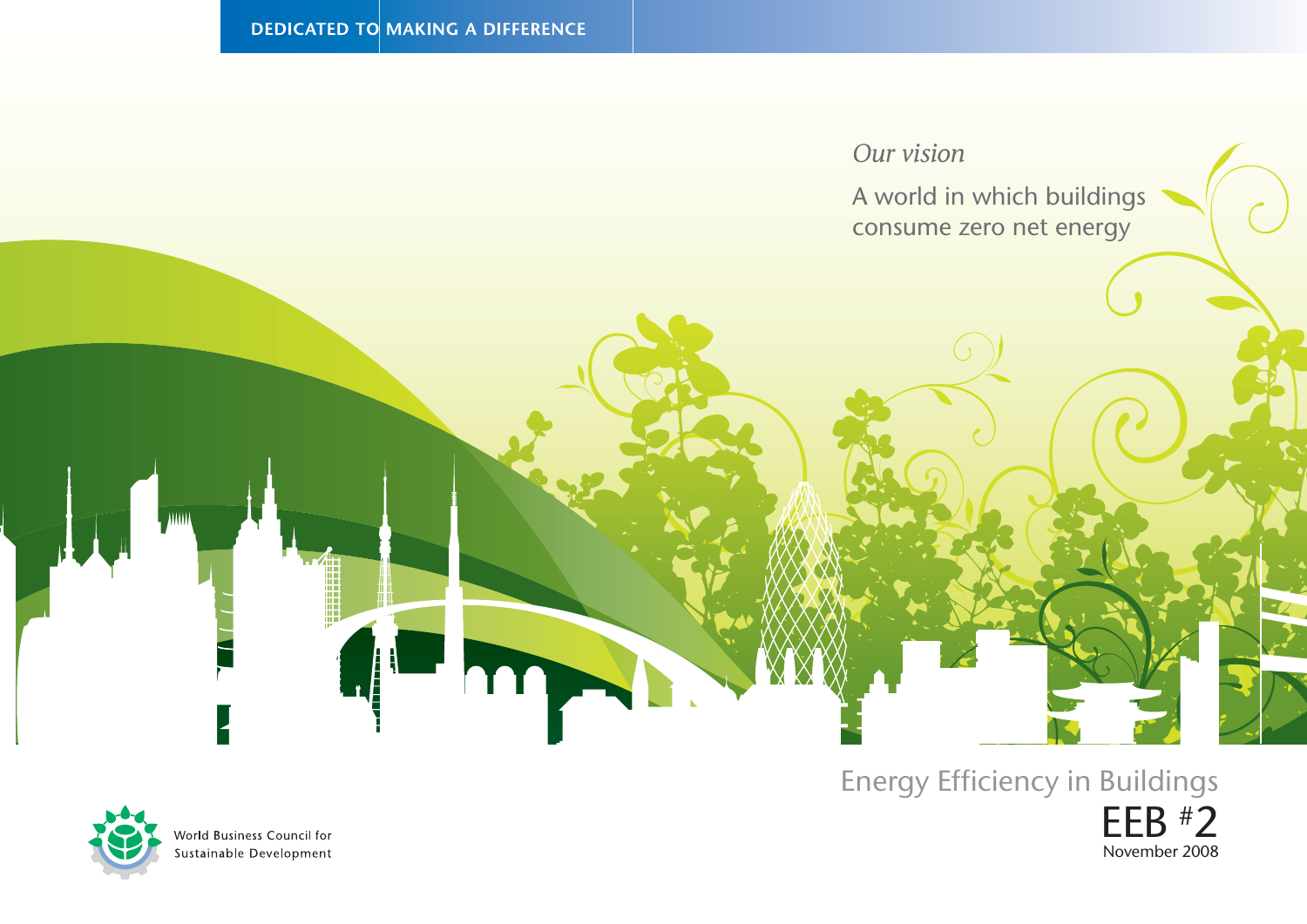







### *Our mission*

- •Lead a market transformation that reduces building's energy use and  $CO<sub>2</sub>$  emissions
- •Stimulate innovations and new business models affecting market demand and the supply chain
- •Broadly communicate this transformation





Everyone concerned with buildings has to change the way they think about energy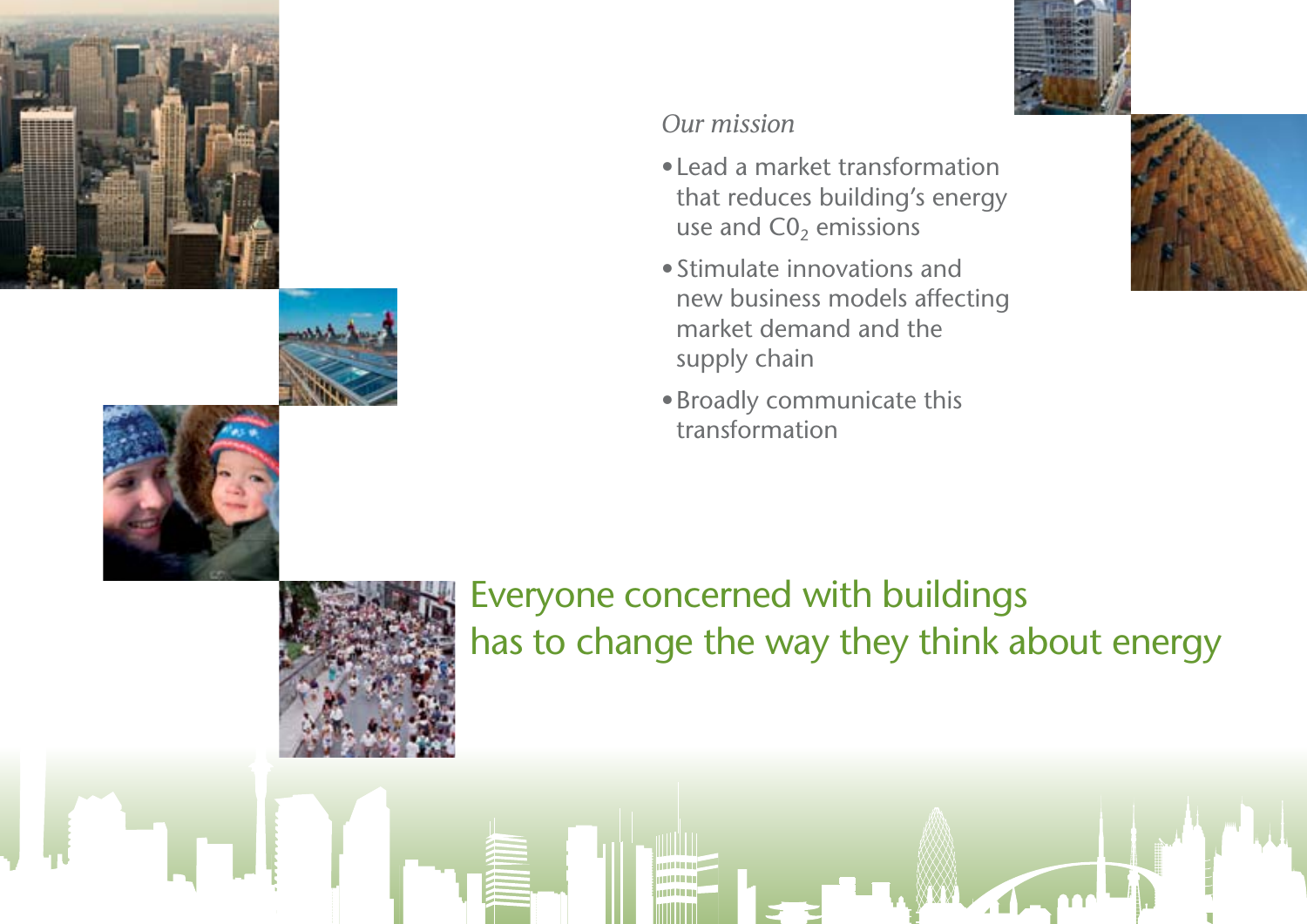*Based on 2050 projections, energy savings in buildings could save more carbon dioxide than the entire emissions of the transport sector.* 

*Knowledge and technology available today could achieve these dramatic reductions in building energy consumption, but it is happening only at a snail's pace. Market and policy failures and behavioral barriers stand in the way of achieving the huge progress that is both necessary and possible. The rapid growth of new buildings in developing countries is a great challenge and an opportunity. The low rate of replacement of inefficient buildings in developed countries means it is essential to refurbish the existing stock. It is not enough just to create new, low-energy buildings.*

*The World Business Council for Sustainable Development (WBCSD) created the Energy Efficiency in Buildings (EEB) project in 2006 to identify how to overcome the barriers and achieve rapid progress towards a vision of zero net energy buildings. At stake is 40% or so of the world's energy that is consumed in buildings and more than a third of carbon dioxide emissions.* 

*This briefing highlights the project's findings and analysis over its first two years. More detail can be found in a report published early in 2009, including recommendations based on detailed analysis and modeling of key sub-sectors around the world.*

m 1 I I I

#### Knowledge gaps among professionals

The EEB project has found that building professionals misjudge the cost and benefits of energy efficient buildings. They seriously over-estimate the cost of achieving energy efficiency and underestimate the potential to reduce emissions. The charts on the right show the findings of research commissioned by EEB investigating attitudes towards building sustainability in the six markets covered by the project: Brazil, China, Europe, India, Japan and the US (perception study carried out by Lippincott Mercer in 2007).

#### Three ways to beat the barriers

The project has identified three factors that can help businesses achieve dramatic progress in building energy efficiency for new and existing buildings, given a supportive policy platform:

- A holistic design approach to encourage interdependence and shared responsibility among the many players in the building value chain, from community level to individual buildings
- The right financial mechanisms and relationships to make energy more valued by those involved in the development, operation and use of buildings
- Behavioral changes as part of wider social development to achieve action on energy efficiency by building professionals and building users





Cost of energy-efficient buildings



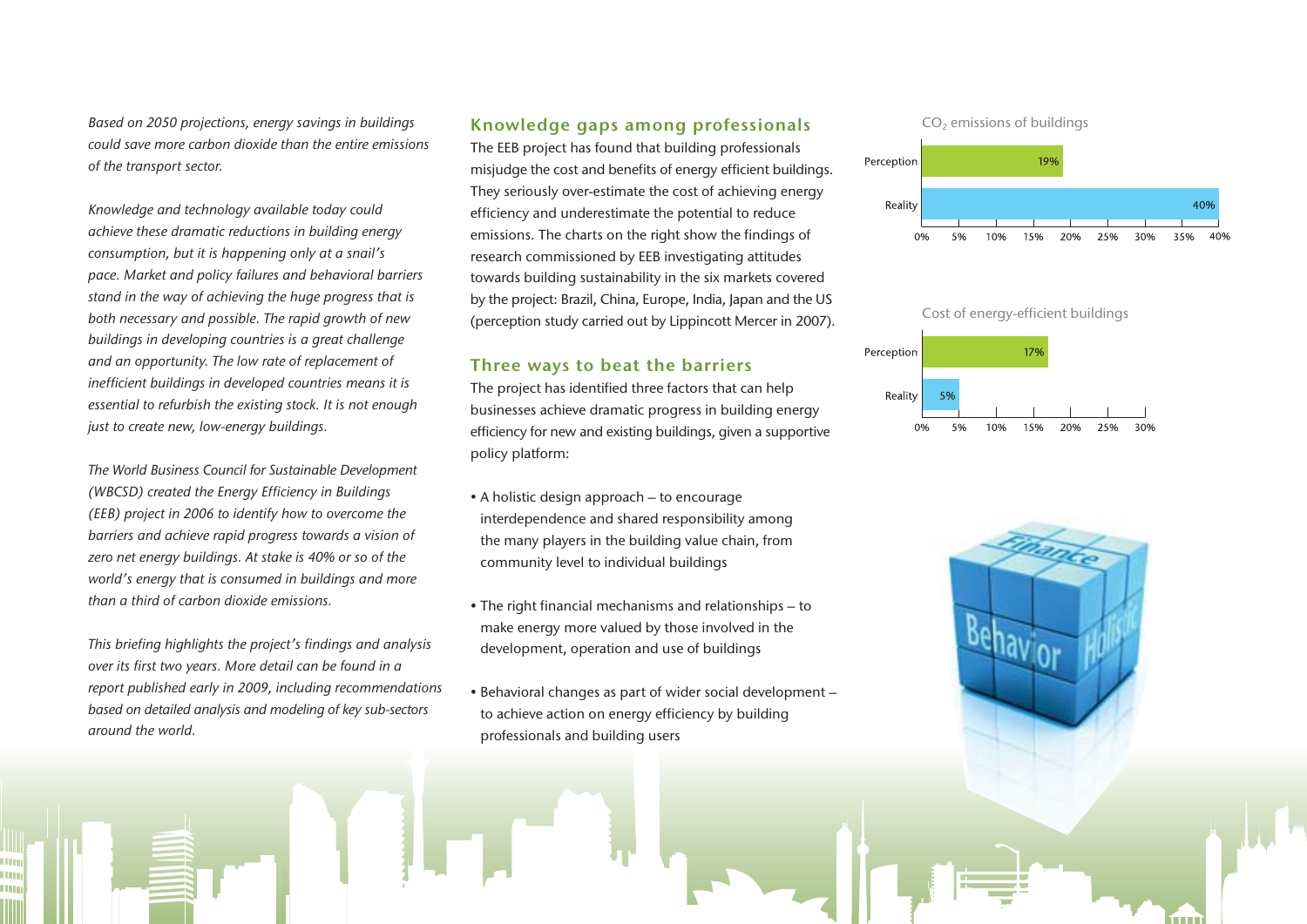#### Conceptualization of EEB Scenarios

Realization of zero net energy buildings



Total energy consumption of buildings



#### Three scenarios

The project has investigated how the world can move effectively towards a zero net energy vision for buildings, using both a top-down and bottom-up approach. The group envisaged three global scenarios:

- Crisis based on a continuation of current trends. The scenario pictures a series of crises due to a scarcity of fossil fuels. It sees a pattern of denial and overreaction, creating volatility and uncertainty that result in lower investment in building energy efficiency, an inefficient transition to lower energy use, and far too little overall progress.
- Little by little increasing awareness of the need to reduce energy use in buildings, but only fragmented action to achieve it. Progress is piecemeal rather than substantial and coordinated. There are small signs of improvement and counter trends, but not quick enough or on a large enough scale.
- Transformation a coordinated global response to transform the existing stock and new buildings. Awareness, fashion and behavioral change result in greater energy responsibility and rapid adoption of lowenergy buildings. New building codes and performance labels are written and enforced, new energy and climate change policies are implemented, new design and technology approaches (including passive measures such as shading) are developed and applied, new skills are learned, and new financing mechanisms emerge.

**TIME COLOR** an m





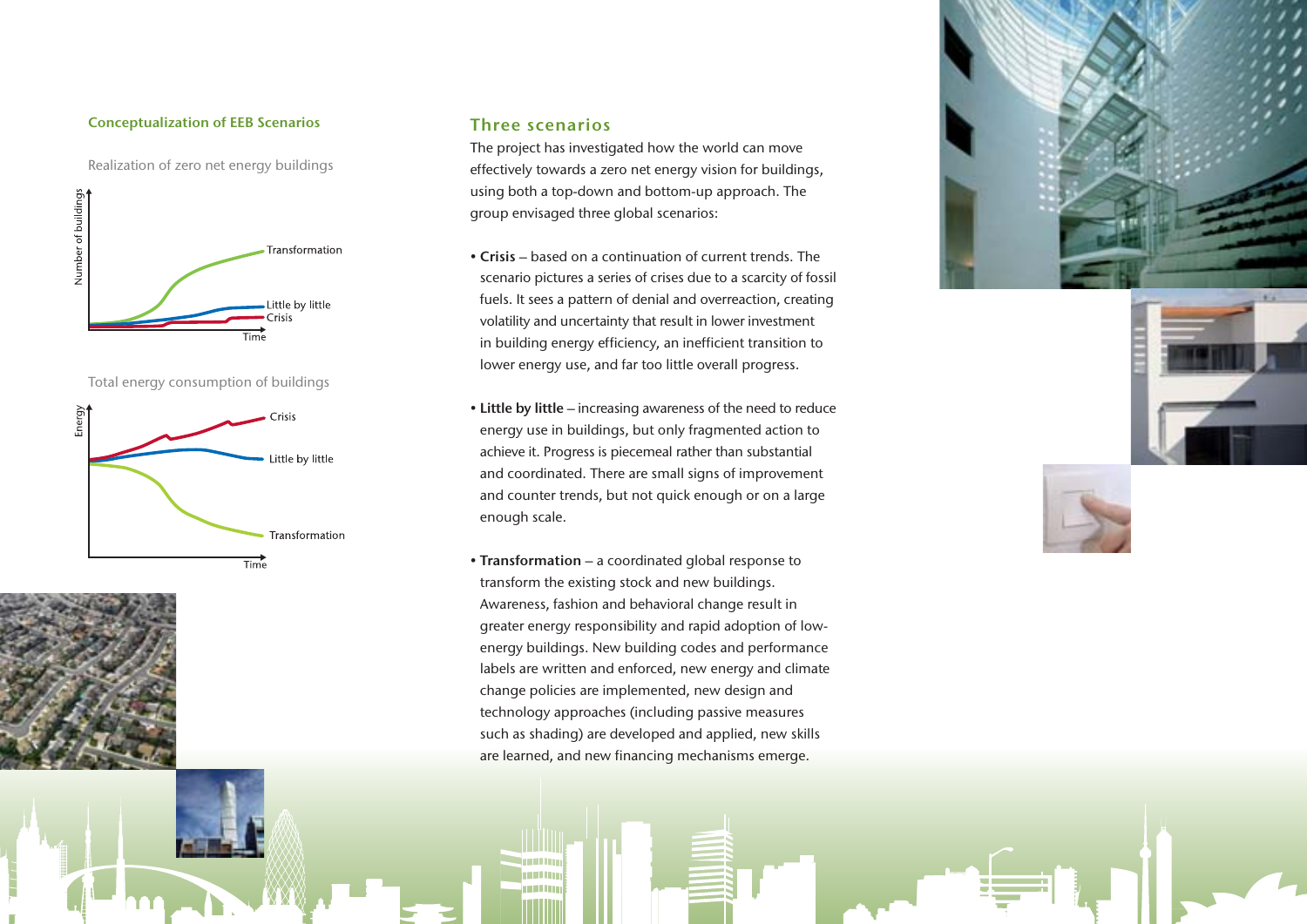#### Modeling energy use

The qualitative analysis behind the scenarios was used to test and develop strategies that were explored in the quantitative model, focusing on four key sub-sectors across six markets.

The model is based on an international building energy database constructed by the project in conjunction with four leading universities. The analysis identifies the mix of solutions resulting from decision-makers' criteria and the cost implications. The result is a comparison of available policy options, design and technology combinations and standards. It identifies priorities for building sector participants, the likely results of their actions, and the cost implications.

#### Is the good news real?

Preliminary conclusions are that widespread assumptions about the effectiveness of existing regulations and policies, and the viability of simple energy-reduction measures are over-optimistic:

- What effect will a carbon price tax or value have on building decision-making and how does it vary by sub-sector?
- How are decisions influenced by pay back and amortized costs?
- What is the value of integrated approaches over individual actions?
- How aggressive must actions be to make the real changes needed across the various sub-sectors?



Inadequate emission savings (red line) even with incentives



Current French policies with 20% insulation rebates, 35% heating equipment rebates, a 65% solar PV rebate and 5X solar energy buyback price with the following decisions of the building's owner: 100% financially driven, 5-year time horizon, positive Net Present Value (NPV) and cost must be within 25% of the lowest cost alternative.

an Militar